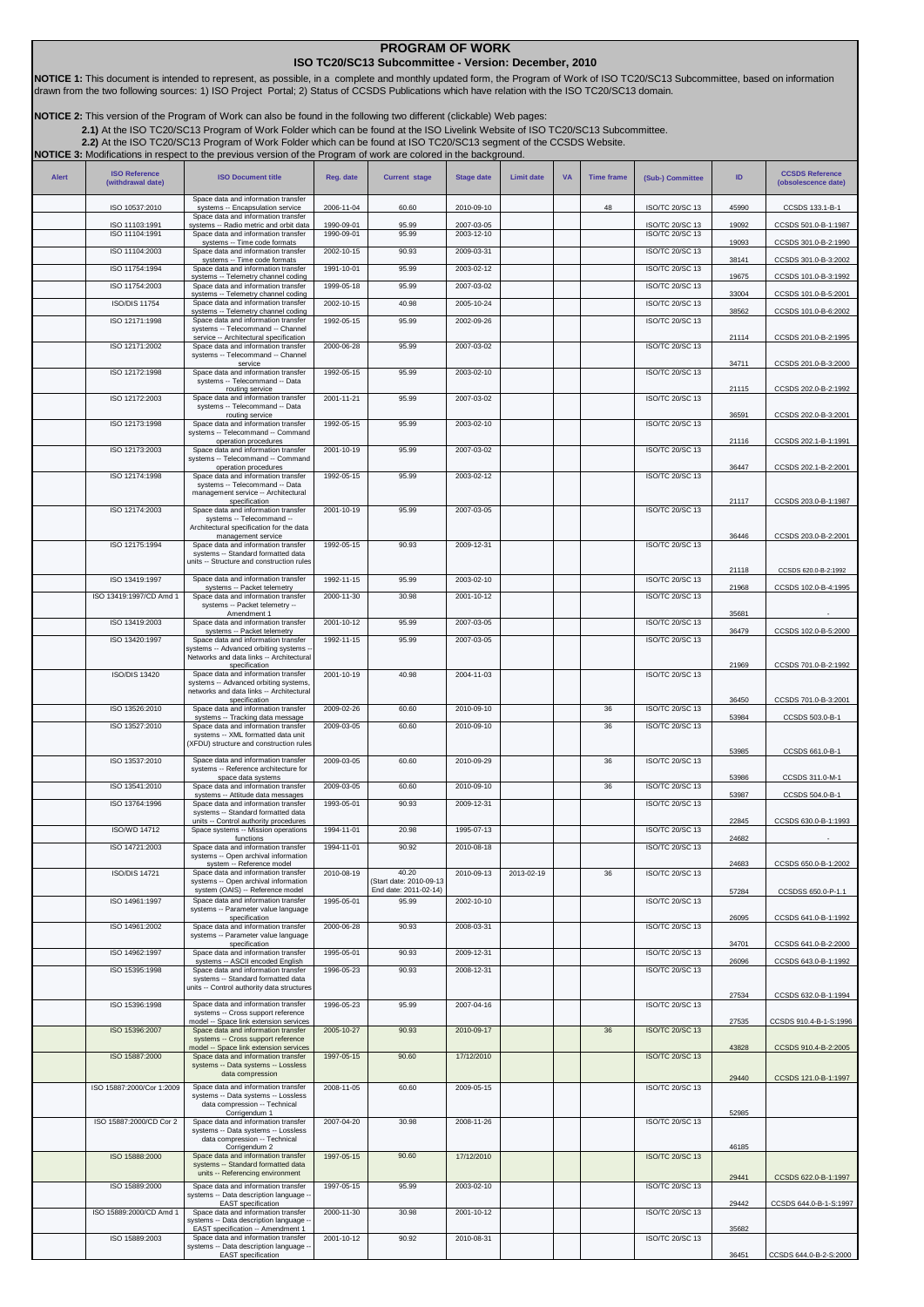|   | <b>ISO/DIS 15889</b>             | Space data and information transfer<br>systems -- Data description language -                                                    | 2010-08-30               | 40.40                                                     | 15/12/2010               |            | 36 | ISO/TC 20/SC 13                           | 57320          |                                                 |
|---|----------------------------------|----------------------------------------------------------------------------------------------------------------------------------|--------------------------|-----------------------------------------------------------|--------------------------|------------|----|-------------------------------------------|----------------|-------------------------------------------------|
|   | <b>ISO/DIS 15890</b>             | <b>EAST</b> specification<br>Space data and information transfer<br>systems -- Advanced orbiting systems,                        | 1997-05-15               | 40.98                                                     | 2001-09-04               |            |    | <b>ISO/TC 20/SC 13</b>                    |                | CCSDS 644.0-B-3                                 |
|   |                                  | networks and data links -- Audio, video<br>and still-image communications                                                        |                          |                                                           |                          |            |    |                                           |                |                                                 |
|   | ISO 15891:2000                   | services<br>Space data and information transfer<br>systems -- Protocol specification for<br>space communications -- Network      | 1997-05-15               | 90.60                                                     | 17/12/2010               |            |    | ISO/TC 20/SC 13                           | 29443          | CCSDS 704.0-B-1-S:1994                          |
|   | ISO 15892:2000                   | Space data and information transfer<br>systems -- Protocol specification for<br>space communications -- Security                 | 1997-05-15               | 90.60                                                     | 17/12/2010               |            |    | ISO/TC 20/SC 13                           | 29444          | CCSDS 713.0-B-1:1999                            |
|   | ISO 15893:2000                   | Space data and information transfer<br>systems -- Protocol specification for                                                     | 1997-05-15               | 95.99                                                     | 2010-09-10               |            |    | <b>ISO/TC 20/SC 13</b>                    | 29445          | CCSDS 713.5-B-1:1999                            |
|   | ISO 15893:2010                   | space communications -- Transport<br>protocol<br>Space data and information transfer<br>systems -- Space communications          | 2007-03-06               | 60.60                                                     | 2010-09-10               |            | 48 | ISO/TC 20/SC 13                           | 29446          | CCSDS 714.0-B-1:1999                            |
|   | ISO 15894:2000                   | protocol specification (SCPS) --<br>Transport protocol (SCPS-TP)<br>Space data and information transfer                          | 1997-05-15               | 90.60                                                     | 17/12/2010               |            |    | ISO/TC 20/SC 13                           | 45986          | CCSDS 714.0-B-2                                 |
|   | <b>ISO/DIS 16363</b>             | systems -- Protocol specification for<br>space communications -- File protocol<br>Space data and information transfer            | 2010-04-08               | 40.20                                                     | 2010-09-21               | 2012-10-08 | 36 | ISO/TC 20/SC 13                           | 29447          | CCSDS 717.0-B-1:1999                            |
|   | ISO/CD 16919                     | systems - Audit and certification of<br>trustworthy digital repositories<br>Requirements for bodies providing audit              | 2010-12-07               | (Start date: 2010-09-21<br>End date: 2011-02-22)<br>30.99 | 2010-12-13               | 2012-06-07 | 36 | <b>ISO/TC 20/SC 13</b>                    | 56510          | CCSDS 652.0-R-1                                 |
|   | ISO 17355:2003                   | and certification of candidate<br>trustworthy digital repositories<br>Space data and information transfer                        | 1999-05-18               | 95.99                                                     | 2004-05-18               |            |    | ISO/TC 20/SC 13                           |                | CCSDS 652.1-R.1                                 |
|   | ISO 17355:2004                   | systems -- CCSDS file delivery protocol<br>Space data and information transfer                                                   |                          | 95.99                                                     | 2007-05-07               |            |    | ISO/TC 20/SC 13                           | 33005          | CCSDS 727.0-B-1 S:2002                          |
|   |                                  | systems -- CCSDS file delivery protocol                                                                                          | 2002-10-15               |                                                           |                          |            |    |                                           | 38593          |                                                 |
|   | ISO 17355:2007                   | Space data and information transfer<br>systems -- CCSDS file delivery protocol                                                   | 2005-10-27               | 90.92                                                     | 2007-08-10               |            | 36 | ISO/TC 20/SC 13                           | 43829          | CCSDS 727.0-B-3 S: 2005                         |
| D | ISO/CD 17355                     | Space data and information transfer<br>systems -- CCSDS file delivery protocol                                                   | 2007-08-10               | 30.98                                                     | 2010-03-05               |            | 48 | ISO/TC 20/SC 13                           |                |                                                 |
|   | ISO 17433:2001                   | Space data and information transfer<br>systems -- Packet telemetry services                                                      | 1998-06-30               | 95.99                                                     | 2003-02-11               |            |    | ISO/TC 20/SC 13                           | 50246<br>28460 | CCSDS 727.0-B-4: 2007<br>CCSDS 103.0-B-1 S:1996 |
|   | ISO 17433:2003                   | Space data and information transfer<br>systems -- Packet telemetry services                                                      | 2001-10-19               | 95.99                                                     | 2007-03-05               |            |    | <b>ISO/TC 20/SC 13</b>                    | 36448          | CCSDS 103.0-B-2 S:2001                          |
|   | ISO 20652:2006                   | Space data and information transfer<br>systems -- Producer-archive interface -<br>Methodology abstract standard                  | 2003-04-10               | 90.93                                                     | 2009-06-30               |            |    | ISO/TC 20/SC 13                           | 39577          | CCSDS 651.0-M-1:2004                            |
|   | ISO 21459:2006                   | Space data and information transfer<br>systems -- Proximity-1 space link<br>protocol -- Coding and synchronization               | 2004-01-09               | 90.93                                                     | 2009-12-31               |            | 48 | ISO/TC 20/SC 13                           |                |                                                 |
|   | ISO 21460:2006                   | sublayer<br>Space data and information transfer<br>systems -- Proximity-1 space link                                             | 2004-01-09               | 95.99                                                     | 2007-10-10               |            | 48 | ISO/TC 20/SC 13                           | 40247          | CCSDS 211.2-B-1:2003                            |
|   | ISO 21460:2007                   | protocol -- Physical layer<br>Space data and information transfer<br>systems -- Proximity-1 space link                           | 2006-09-12               | 90.20<br>(Start date: 2010-10-15<br>End date: 2011-03-16) | 2010-10-15               | 2011-03-16 | 36 | ISO/TC 20/SC 13                           | 40248          | CCSDS 211.1-B-1                                 |
|   | ISO 21961:2003                   | protocol -- Physical layer<br>Space data and information transfer<br>systems -- Data entity dictionary                           | 2001-06-29               | 90.93                                                     | 2008-06-30               |            |    | ISO/TC 20/SC 13                           | 44999          | CCSDS 211.1-B-3                                 |
|   | ISO 21962:2003                   | specification language (DEDSL) --<br>Abstract syntax<br>Space data and information transfer<br>systems -- Data entity dictionary | 2001-06-29               | 90.93                                                     | 2008-06-30               |            |    | ISO/TC 20/SC 13                           | 36036          | CCSDS 647.1-B-1:2001                            |
|   | ISO 22641:2005                   | specification language (DEDSL) -- PVL<br>syntax<br>Space data and information transfer                                           | 2001-10-12               | 90.93                                                     | 2008-12-31               |            |    | ISO/TC 20/SC 13                           | 36037          | CCSDS 647.2-B-1:2001                            |
|   | ISO 22642:2005                   | systems -- TM (telemetry)<br>synchronization and channel coding<br>Space data and information transfer                           | 2001-10-12               | 90.93                                                     | 2008-12-31               |            |    | ISO/TC 20/SC 13                           | 36375          | CCSDS 131.0-B-1:2003                            |
|   | ISO 22642:2005/Cor 1:2007        | systems -- TC (telecommand)<br>synchronization and channel coding<br>Space data and information transfer                         | 2007-08-21               | 60.60                                                     | 2007-10-03               |            |    | ISO/TC 20/SC 13                           | 36376          | CCSDS 231.0-B-1:2003                            |
|   |                                  | systems -- TC (telecommand)<br>synchronization and channel coding --<br>Technical Corrigendum 1                                  |                          |                                                           |                          |            |    |                                           | 50342          |                                                 |
|   | ISO 22643:2003                   | Space data and information transfer<br>systems -- Data entity dictionary<br>specification language (DEDSL) --<br>XML/DTD Syntax  | 2001-07-20               | 90.93                                                     | 2009-04-01               |            |    | ISO/TC 20/SC 13                           | 36377          | CCSDS 647.3-B-1:2002                            |
|   | <b>ISO/CD 22644</b>              | Space data and information transfer<br>systems -- Orbit data messages                                                            | 2001-10-12               | 30.98                                                     | 2004-11-03               |            |    | <b>ISO/TC 20/SC 13</b>                    | 36379          |                                                 |
|   | ISO 22644:2006                   | Space data and information transfer<br>systems -- Orbit data messages                                                            | 2005-05-19               | 90.92                                                     | 2008-05-07               |            | 36 | ISO/TC 20/SC 13                           | 42722          | CCSDS 502.0-B-1                                 |
|   | ISO 22645:2005                   | Space data and information transfer<br>systems -- TM (telemetry) space data<br>link protocol                                     | 2001-10-12               | 90.93                                                     | 2008-12-31               |            |    | ISO/TC 20/SC 13                           | 36380          | CCSDS 132.0-B-1:2003                            |
|   | ISO 22646:2005                   | Space data and information transfer<br>systems -- Space packet protocol                                                          | 2001-10-12               | 90.93                                                     | 2008-12-31               |            |    | <b>ISO/TC 20/SC 13</b>                    | 36381          | CCSDS 133.0-B-1:2003                            |
|   | ISO 22647:2006<br>ISO 22647:2010 | Space data and information transfer<br>systems -- Space link identifiers<br>Space data and information transfer                  | 2001-10-12<br>2007-03-14 | 95.99<br>60.60                                            | 2010-09-10<br>2010-09-10 |            | 48 | ISO/TC 20/SC 13<br><b>ISO/TC 20/SC 13</b> | 36383          | CCSDS 135.0-B-1:2002                            |
|   | ISO 22663:2006                   | systems -- Space link identifiers<br>Space data and information transfer                                                         | 2001-10-12               | 95.99                                                     | 2007-10-10               |            |    | ISO/TC 20/SC 13                           | 45987          | CCSDS 135.0-B-3                                 |
|   | ISO 22663:2007                   | systems -- Proximity-1 space link<br>protocol -- Data link layer<br>Space data and information transfer                          | 2006-09-12               | 90.20                                                     | 2010-10-15               | 2011-03-16 | 36 | ISO/TC 20/SC 13                           | 36386          | CCSDS 211.0-B-3:2004                            |
|   |                                  | systems -- Proximity-1 space link<br>protocol -- Data link layer                                                                 |                          | (Start date: 2010-10-15<br>End date: 2011-03-16)          |                          |            |    |                                           | 45000          | CCSDS 211.0-B-4                                 |
|   | ISO 22664:2005                   | Space data and information transfer<br>systems -- TC (telecommand) space<br>data link protocol                                   | 2001-10-12               | 90.93                                                     | 2008-12-31               |            |    | ISO/TC 20/SC 13                           | 36389          | CCSDS 232.0-B-1:2003                            |
|   | ISO 22666:2005                   | Space data and information transfer<br>systems -- AOS (advanced orbiting<br>systems) space data link protocol                    | 2001-10-12               | 95.99                                                     | 2007-08-15               |            |    | ISO/TC 20/SC 13                           | 36391          | CCSDS 732.0-B-1:2003                            |
|   | ISO 22666:2007                   | Space data and information transfer<br>systems -- AOS (advanced orbiting<br>systems) space data link protocol                    | 2006-06-23               | 90.60                                                     | 17/12/2010               |            | 36 | ISO/TC 20/SC 13                           |                |                                                 |
|   | ISO 22667:2005                   | Space data and information transfer<br>systems -- Communication operations                                                       | 2001-10-12               | 90.93                                                     | 2008-12-31               |            |    | ISO/TC 20/SC 13                           | 44866          | CCSDS 732.0-B-2                                 |
|   | <b>ISO/WD 22668</b>              | Procedure-1<br>Space data and information transfer<br>systems -- Space link extension (SLE)                                      | 2001-10-12               | 20.98                                                     | 2003-11-07               |            |    | ISO/TC 20/SC 13                           | 36392          | CCSDS 232.1-B-1:2003                            |
|   | ISO 22669:2003                   | Service management specification<br>Space data and information transfer                                                          | 2001-10-12               | 95.99                                                     | 2007-01-26               |            |    | ISO/TC 20/SC 13                           | 36393          |                                                 |
|   | ISO 22669:2007                   | systems -- Space link extension (SLE) -<br>Return-all-frames service<br>Space data and information transfer                      | 2004-12-08               | 90.93                                                     | 2010-06-30               |            | 36 | ISO/TC 20/SC 13                           | 36394          | CCSDS 911.1-B-1:2002                            |
|   | ISO 22670:2006                   | systems -- Space link extension (SLE)<br>Return-all-frames service<br>Space data and information transfer                        | 2001-10-12               | 90.93                                                     | 2009-06-30               |            |    | ISO/TC 20/SC 13                           | 43442          | CCSDS 911.1-B-2                                 |
|   |                                  | systems -- Space link extension (SLE) -<br>Return-channel-frames service                                                         |                          |                                                           |                          |            |    |                                           | 36395          | CCSDS 911.2-B-1:2004                            |
|   | ISO 22671:2005                   | Space data and information transfer<br>ystems -- Space link extension (SLE)<br>Forward command link transmission                 | 2001-10-12               | 95.99                                                     | 2007-01-26               |            |    | ISO/TC 20/SC 13                           |                |                                                 |
|   | ISO 22671:2007                   | unit (CLTU)<br>Space data and information transfer<br>systems -- Space link extension (SLE) -<br>Forward communications link     | 2004-12-08               | 90.93                                                     | 2010-06-30               |            | 36 | <b>ISO/TC 20/SC 13</b>                    | 36396          | CCSDS 912.1-B-1:2002                            |
|   | ISO 22671:2007/CD Cor 1          | transmission unit (CLTU) service<br>Space data and information transfer                                                          | 2007-10-01               | 30.99                                                     | 2007-10-01               |            |    | ISO/TC 20/SC 13                           | 43443          | CCSDS 912.1-B-2                                 |
|   |                                  | systems -- Space link extension (SLE) -<br>Forward communications link<br>transmission unit (CLTU) service --                    |                          |                                                           |                          |            |    |                                           |                |                                                 |
|   |                                  | Technical Corrigendum 1                                                                                                          |                          |                                                           |                          |            |    |                                           | 50583          |                                                 |